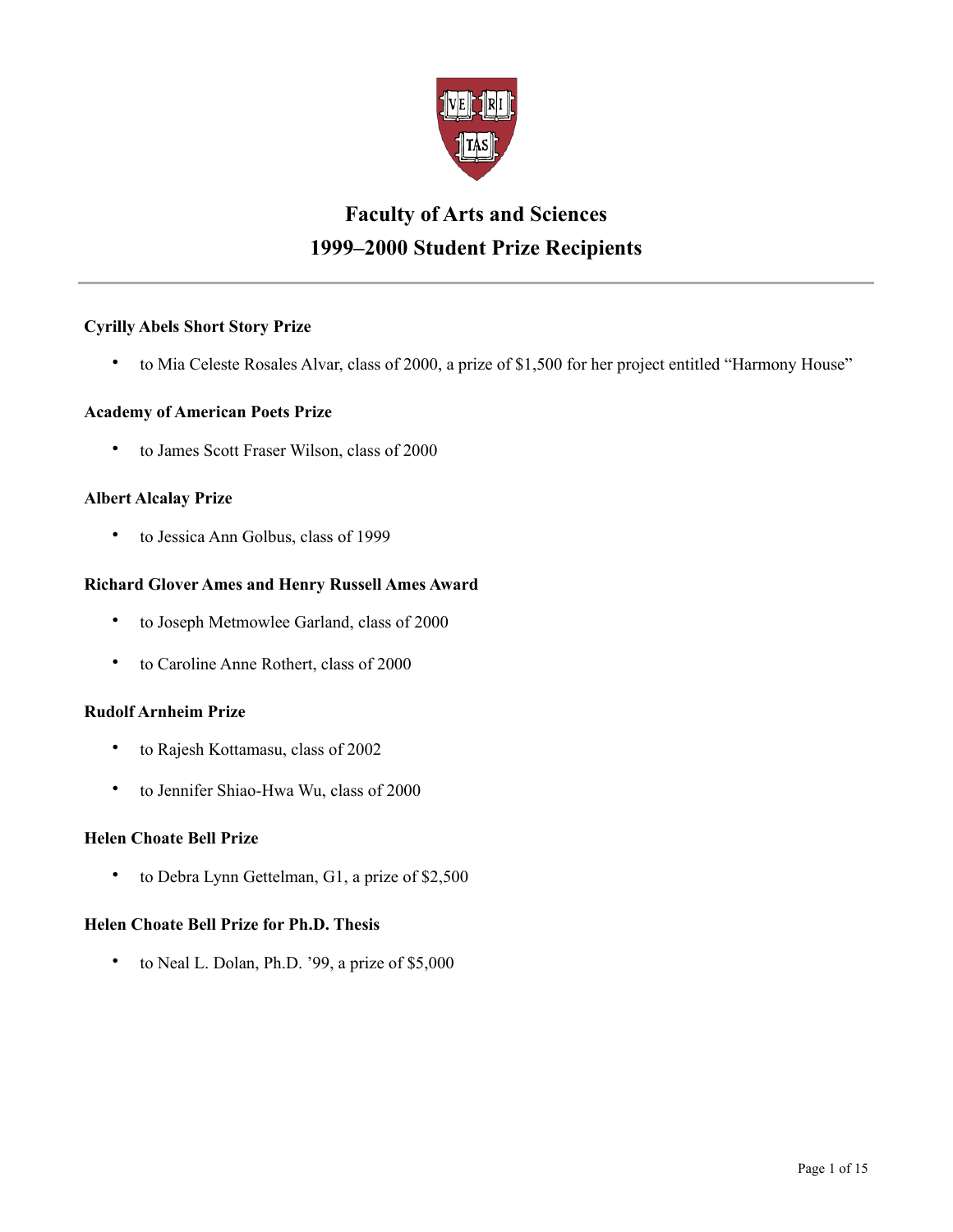## **Lillian Bell Prize in History**

• to Laura Winthrop, class of 2000, a prize of \$500

## **James Gordon Bennett Prize**

• to Curtis Joseph Mahoney, class of 2000, a prize of \$1,681.86 for his project entitled "A Constitutionalist Theory of Appointment Politics: Assessing the Impact of Divided Government on Appointments to the U.S. Circuit Courts of Appeals, 1953–1998"

## **Philo Sherman Bennett Prize**

• to Nisha Suresh Agarwal, class of 2000, a prize of \$620.30 for her project entitled "Five Fingers to Fist: Mobilization and Empowerment in a Low-Income Bombay Community"

## **Francis Boott Prize**

• to Lansing Dickson McLoskey, G5, a prize of \$250 for his project entitled "O Mira Novitas"

## **Bowdoin Prize for Graduate Essays in the English Language**

• to Mary Ellen Lennon, G6, a prize of \$3,000 for her project entitled "Art Strike against Racism: New York Museums and African American Visual Artists, 1968–1971"

#### **Bowdoin Prize for Graduate Essay in the Natural Sciences**

• to Joseph Roman, G7, a prize of \$3,000 for his project entitled "The Whale Vanishes"

#### **Bowdoin Prize for Undergraduate Essays in the English Language**

- to Susannah Lang Hollister, class of 2001, a prize of \$3,000 for her project entitled "Squaring the Circle: Resolutions of the Lover's Conflict with Nature in John Donne's *Songs and Sonnets*"
- to Margot Lee Minardi, class of 2000, a prize of \$3,000 for her project entitled "Between Dependence and Freedom: The Petition of Belinda, an African"

#### **Bowdoin Prize for Undergraduate Translation into Greek**

• to Timothy Wesley Pepper, class of 2000, a prize of \$1,000

#### **Boylston Prizes for Elocution**

- to Joyce Imuwahen Imahiyerobo, class of 2001, a first-place prize of \$300
- to Ashley Simmons Evans, class of 2002, a second-place prize of \$200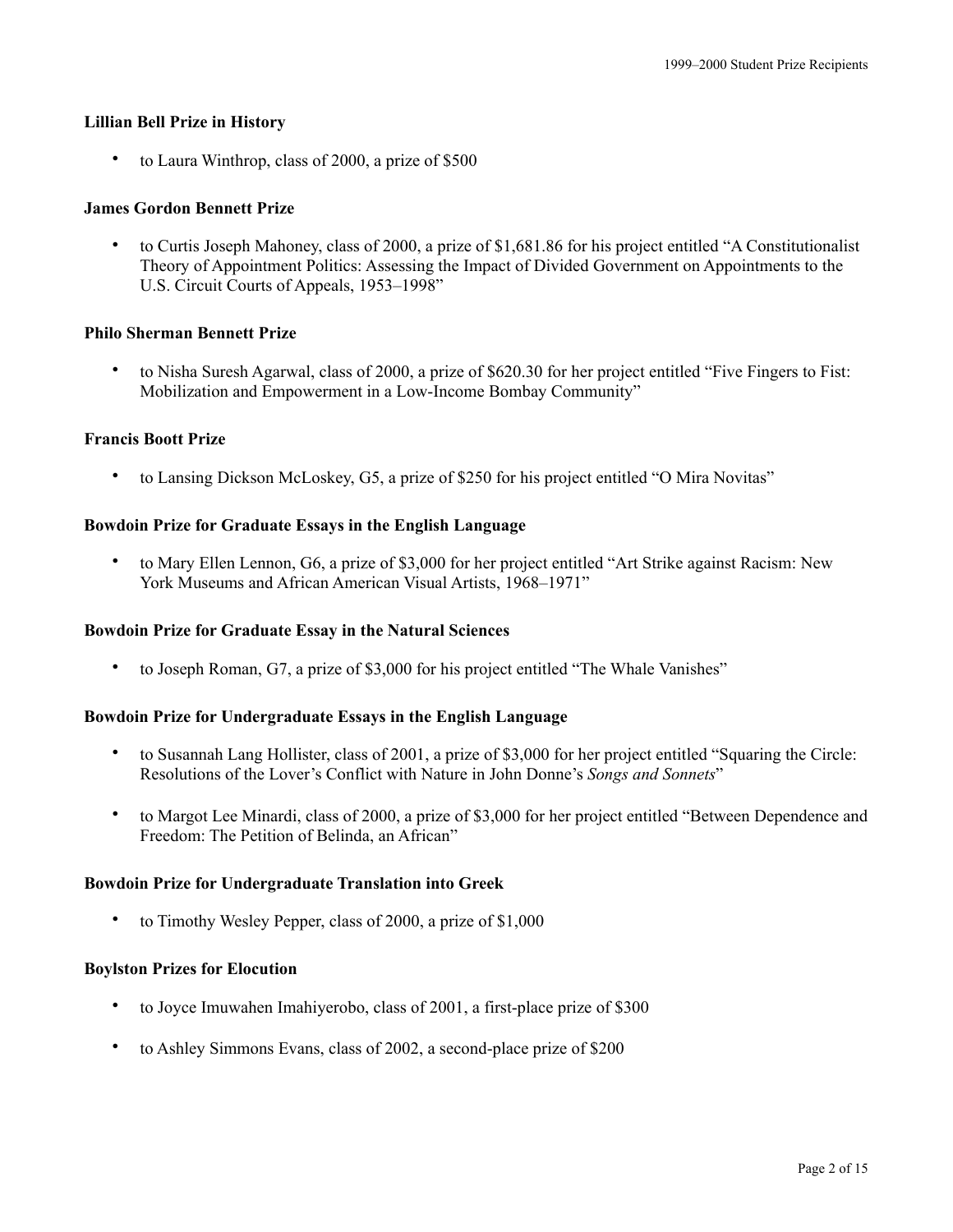#### **Le Baron Russell Briggs Commencement Prize**

• to Justin Maximillian Krebs, class of 2000, a prize of \$500

## **Le Baron Russell Briggs Fiction Prize**

- to Erwin Reuben Rosinberg, class of 2000, a first-place prize of \$300 for his project entitled "New World Order"
- to John Alexander Burton, class of 2001, a second-place prize of \$200 for his project entitled "Lorraine"

## **Edward M. Chase Prize**

• to Jennifer Gaston Pitts, Ph.D. '00, a prize of \$3,347.59 for her project entitled "Nation, Rights, and Progress: The Emergence of Liberal Imperialism, 1780–1850"

## **David Taggart Clark Prize for the Undergraduate Latin Commencement Oration**

• to Kathleen Ann Stetsko, class of 2000, a prize of \$500

#### **John Clive Prize**

• to Caitlin Elizabeth Anderson, class of 2000, a prize of \$75 for her project entitled "Immigration and Informal Empire: The British in Argentina, 1860–1890"

## **Colton Award**

• to Robert Joseph Ortiz, class of 2000, a prize of \$500

## **James Bryant Conant Prize**

- to David Deren Kornhaber, class of 2002, a first-place prize of \$1,000
- to Michael Aaron Kay, class of 2001, a second-place prize of \$750
- to Julie Louise Rattey, class of 2002, a third-place prize of \$500

## **Coolidge Debating Prizes**

- to David Michael Cooper, class of 2001, a prize of \$1,968.49
- to Allon Shmuel Kedem, class of 2002, a prize of \$1,968.49

#### **Edward Chandler Cumming Prize**

• to Nicholas Richard Parrillo, class of 2000, a prize of \$2,000 for his project entitled "Theodore Parker's Condemnation of Daniel Webster: Slavery and the Fractured Paradigms of Political Culture"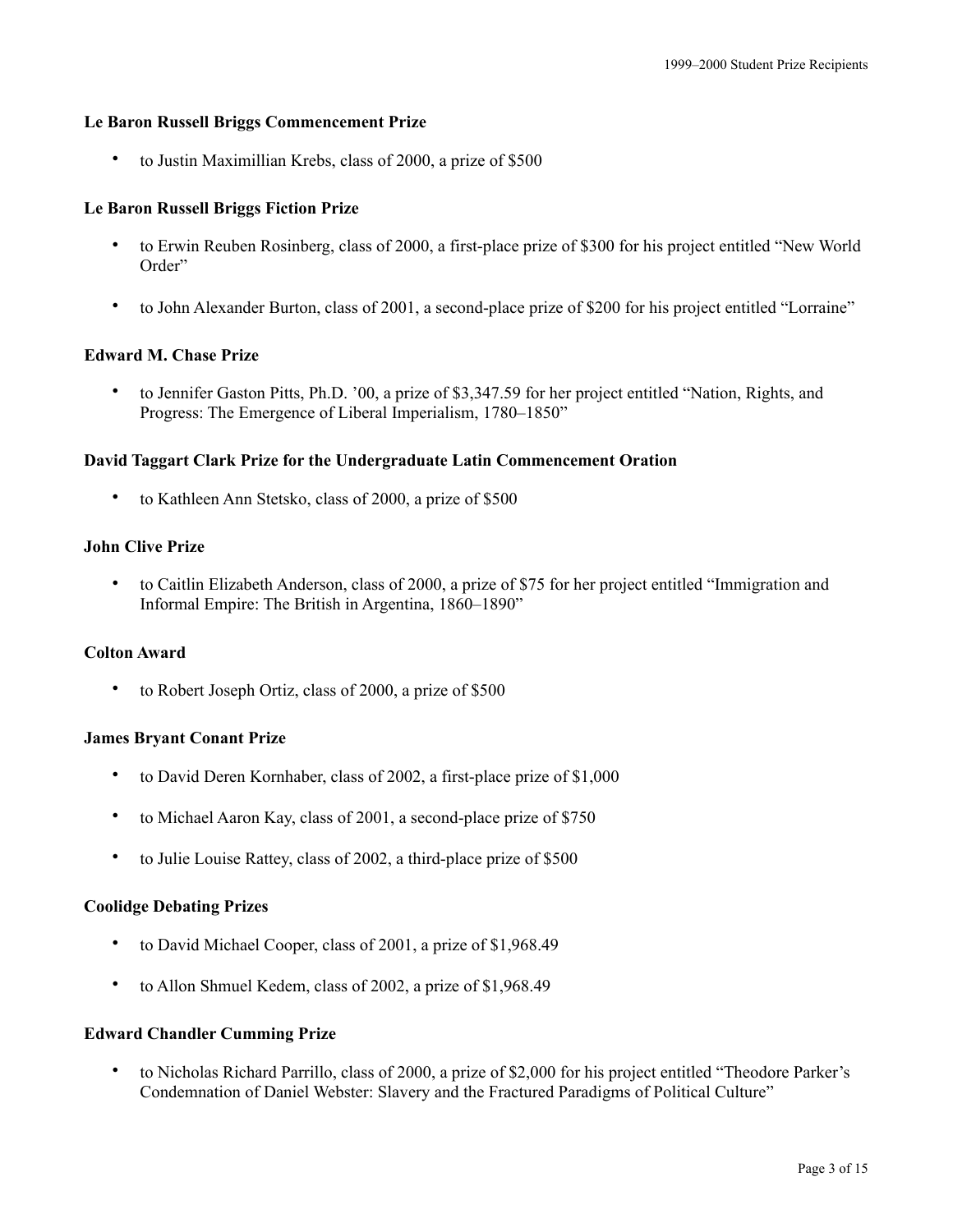## **David Herbert Donald Prize**

• to Katherine Ann Hurwich, class of 2000, a prize of \$500

## **Edward Eager Memorial Fund Prize**

- to Edward Joseph Borey, class of 2000, a prize of \$1,600 for his project entitled "Sand"
- to John Alexander Burton, class of 2001, a prize of \$1,600 for his project entitled "Lorraine"
- to Anna Kate Fishko, class of 2002, a prize of \$1,600 for her project entitled "The Creation and Fall of Angels"
- to Irene Jean Hahn, class of 2000, a prize of \$1,600 for her project entitled "Shooting"
- to Joshua Nathaniel Lambert, class of 2001, a prize of \$1,600 for his project entitled "The Golem"
- to John Paul Rollert, class of 2000, a prize of \$1,600 for his project entitled "How We Say Things"
- to Micaela K. Root, class of 2000, a prize of \$1,600 for her project entitled "Blood and Recollection"
- to Erwin Reuben Rosinberg, class of 2000, a prize of \$1,600 for his project entitled "New World Order"
- to Rebekah Louise Shoaf, class of 2000, a prize of \$1,600 for her project entitled "Heir to the Throne"
- to James Scott Fraser Wilson, class of 2000, a prize of \$1,600 for his project entitled "Birdline and Smoke"
- to Elizabeth Hartley Winthrop, class of 2001, a prize of \$1,600 for her project entitled "Boys"

### **Ralph Waldo Emerson Prize**

• to Trygve Van Regenmorter Throntveit, class of 2000, a prize of \$75

## **William Scott Ferguson Prize**

to Adina Luba Gerver, class of 2002, a prize of \$500

## **Eric Firth Prize**

• to Aparna Ravi, class of 2000, a prize of \$1,463.50 for her project entitled "Combating Child Labor with Labels: Ideals Meet Interests"

# **Howard T. Fisher Prize**

• to Diana Hart Barnes, Ph.D. '00, a prize of \$2,000 for her project entitled "Urban/Industrial Pollution for the New York City-Washington, D.C., Corridor: Providing Independent Verification of Emission Inventories"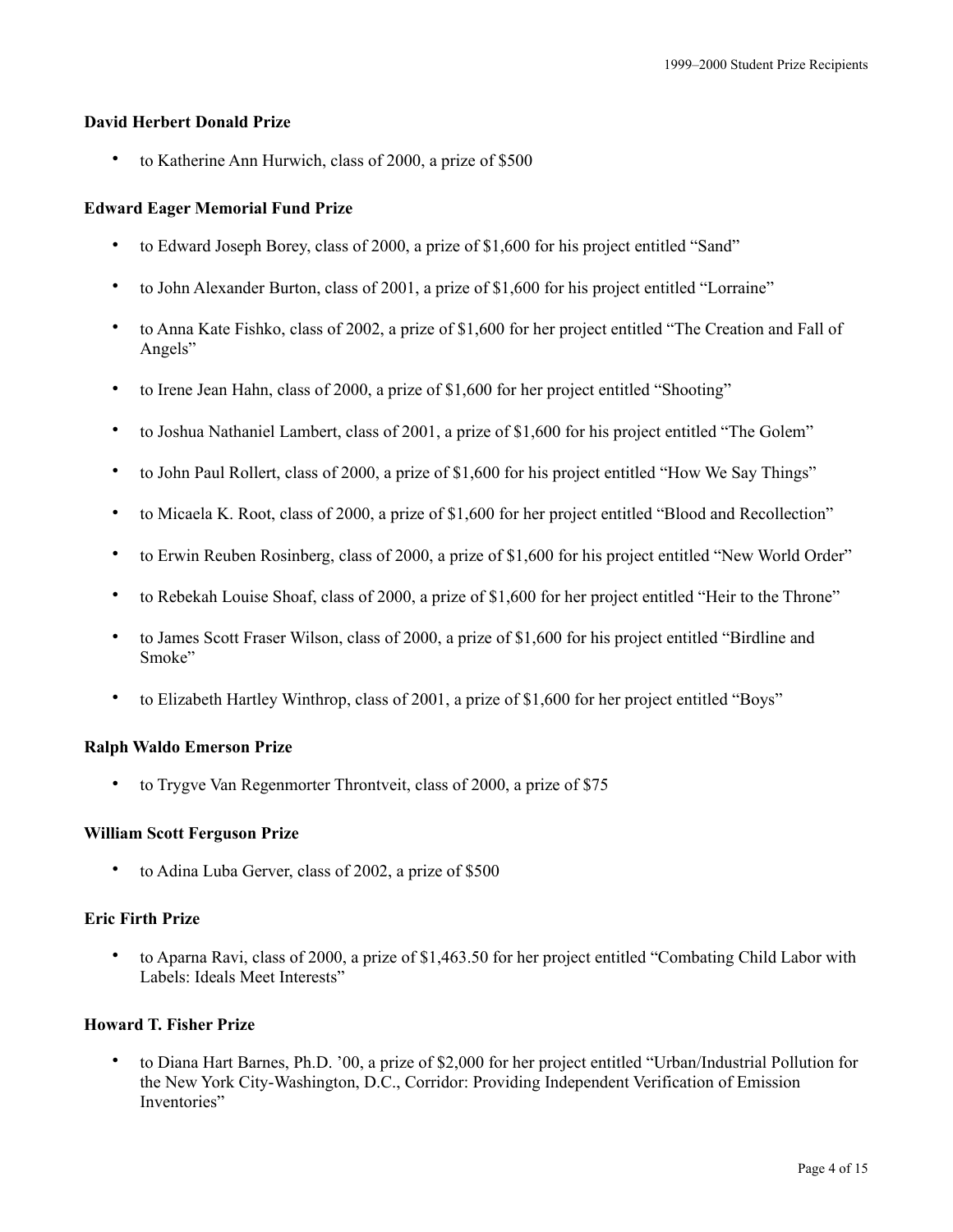## **William Plummer French Prize**

• to Kamil Elaine Redmond, class of 2000

## **Sophia Freund Prize**

• to Matthew Strahl Levine, class of 2000, a prize of \$1,000

## **Lloyd McKim Garrison Prize**

• to Susannah Lang Hollister, class of 2001, a prize of \$1,000 for her project entitled "Kern"

## **Leo Goldberg Prize in Astronomy**

• to Jacob Mason Taylor, class of 2000, a prize of \$1,000 for his project entitled "Hubble Space Telescope Study of Binary Systems in the Globular Cluster NGC 6397"

## **Gertrude and Maurice Goldhaber Prize**

- to Carter Randolph Hall, G4, a prize of \$2,000
- to Marcus Benjamin Spradlin, G3, a prize of \$2,000

## **Graduate English Commencement Oration Prize**

• to Arese Iroghama Carrington, MPH '01, a prize of \$500

#### **Kate and Max Greenman Prize**

- to Katie Jane Gallagher, class of 2000
- to Anna Esther Lumelsky, class of 2000
- to Christopher Lee Park, class of 2001
- to Steven Chiajon Wu, class of 2002

#### **Seymour E. and Ruth B. Harris Prize for Honors Thesis in Economics**

• to Nadarajan Chetty, class of 2000, a prize of \$2,991.18 for his project entitled "Business Investment under Uncertainty: An Alternative Approach"

#### **Seymour E. and Ruth B. Harris Prize for Honors Thesis in the Social Sciences**

• to Nisha Suresh Agarwal, class of 2000, a prize of \$2,991.18 for her project entitled "Five Fingers to a Fist: Mobilization and 'Empowerment' in a Low-Income Bombay Community"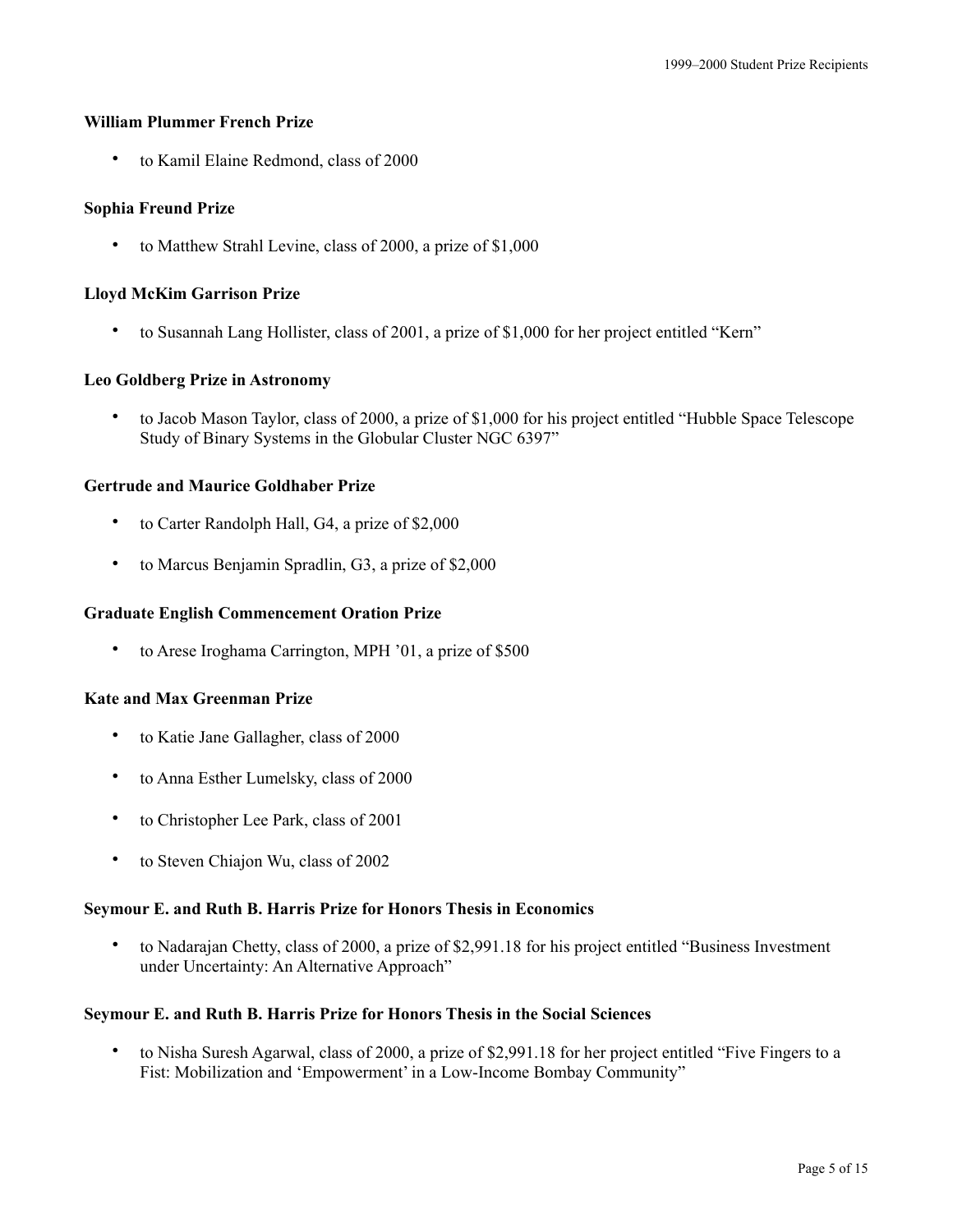## **Harvard College Women's Leadership Award**

• to Sameera Fazili, class of 2000, a prize of \$750

## **Harvard Monthly Prize**

• to Elizabeth Hartley Winthrop, class of 2001, a prize of \$500

## **Roger Conant Hatch Prizes for Lyric Poetry**

- to Linus Lee, class of 2000, a prize of \$25 for his project entitled "Palinode"
- to Calvin Chen-Hwan Wei, class of 2000, a prize of \$25 for his project entitled "Wind"

## **Lawrence J. Henderson Prize**

- to Ryan Edward Dorris, class of 2000, for his project entitled "Tumor Cell Lines Resistant to Caspase-Mediated Apoptosis Are Sensitive to CTL Attack, Granzyme Loading, and UV Irradiation"
- to James Leroy Young, class of 2000, for his project entitled "The Serpin P1-9 Is an Endogenous Inhibitor of Interleukin-1ß-Converting Enzyme (Caspase-1) Activity in Human Vascular Smooth Muscle Cells"

## **Clemens Herschel Prize**

to Griffin M. Weber, class of 2000

#### **Department of History Junior Essay Prize**

- to Michael Gerber, class of 2002, a prize of \$100
- to Roman Martinez, class of 2001, a prize of \$100
- to Rebecca Ellen Shapiro, class of 2001, a prize of \$100
- to Paola Ymayo Tartakoff, class of 2001, a prize of \$100

#### **Department of History Prize**

to Garrett Moritz, class of 2000, a prize of \$100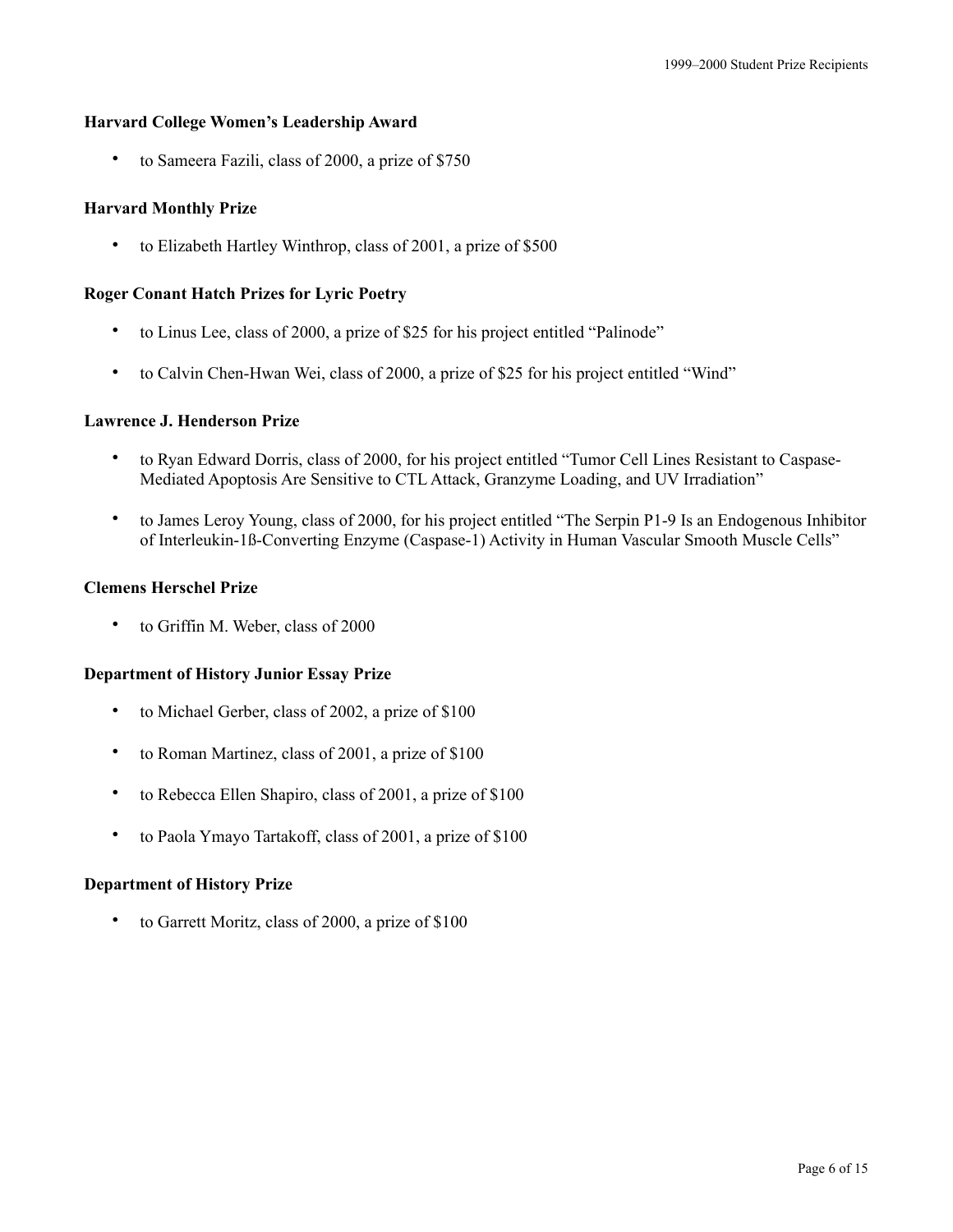# **Philip Hofer Prize for Collecting Books or Art**

- to Diana Irene Williams, G3, a first-place prize of \$2,000 for her project entitled "A Collection of Books on Race and Ethnicity in Nineteenth-Century Louisiana"
- to Daniel Shawn Adler, G5, a second-place prize of \$500 for his project entitled "A Collection of Books on the History of Evolutionary Theories"
- to Jason Christopher Vigna, J.D. '00, a second-place prize of \$500 for his project entitled "A Collection of Art and Books about Art"

# **Thomas Temple Hoopes Prize**

- to Nisha Suresh Agarwal, class of 2000, a prize of \$2,500 for her project entitled "Five Fingers to a Fist: Mobilization and 'Empowerment' in a Low-Income Bombay Community"—Mr. Sanjay Reddy
- to Stephanie Nkechi Ajudua, class of 2000, a prize of \$2,500 for her project entitled "The Effects of Three Novel Genetic Polymorphisms in Association with Lead Toxicity"—Dr. Xiping Xu
- to John William Baxindine, class of 2000, a prize of \$2,500 for his project entitled "'The Trouble with *Candide*': Analysis of an Operetta"—Professor Reinhold Brinkmann and Dr. Michael Shinagel
- to Randolph A. G. Bell, class of 2000, a prize of \$2,500 for his project entitled "It's Only a Tattoo"—Mr. Ross McElwee
- to Eliza Carey Block, class of 2000, a prize of \$2,500 for her project entitled "'If A, Then B': The Context Dependence of Indicative Conditionals"—Professor Irene Heim and Professor Stuart Shieber
- to Thalia Chantziara, class of 2000, a prize of \$2,500 for her project entitled "The Pindaric Scheme: To What Extent Does It Deserve Its Name?"—Professor Calvert Watkins
- to Nadarajan Chetty, class of 2000, a prize of \$2,500 for his project entitled "Business Investment under Uncertainty: An Alternative Approach"—Professor Martin Feldstein and Professor Jerry R. Green
- to Han Ping Davin Chor, class of 2000, a prize of \$2,500 for his project entitled "Skilled and Unskilled Wages in a Globalizing World: New Cross-Country Evidence (1968–1998)"—Professor Jeffrey G. Williamson
- to Rodrigo Alejandro-Cleme Cruz, class of 2000, a prize of \$2,500 for his project entitled "In the Name of Hemispheric Defense: The Economic Repression of German Nationals in Guatemala, Nicaragua, and Costa Rica during World War II"—Mr. Oliver Juergen Dinius
- to Paul C. Dilley, class of 2000, a prize of \$2,500 for his project entitled "On Visible Voices and Seeing with the Mind: The Interaction of the Oral and the Visual in the Early Christian Revelation Dialogue"— Professor Helmut Koester
- to Jacqlynn Kaleialoha Duquette, class of 2000, a prize of \$2,500 for her project entitled "Imaginary Conversations: The Role of Talk in Pushkin's Historical Oeuvre"—Professor Stephanie Sandler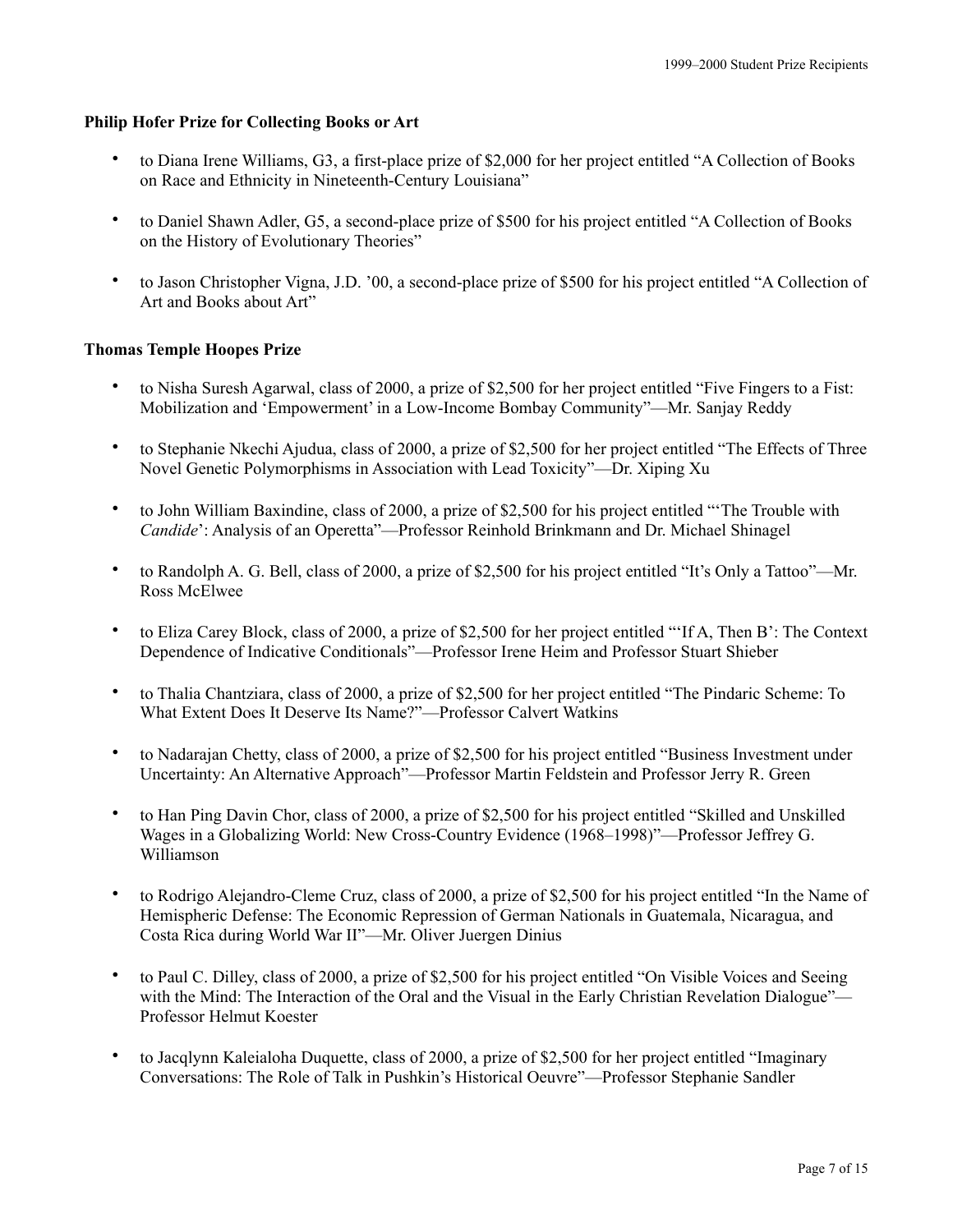- to David Louis Edeli, class of 1999, a prize of \$2,500 for his project entitled "Flaming Democracy: 'Plurinationality' and the Politics of Development in the Ecuadorian Amazon"—Dr. Theodore MacDonald
- to Benjamin Scott Edelson, class of 2000, a prize of \$2,500 for his project entitled "Studies in Chemical Genetics: Functionalization of Polystyrene Resin with a Carbamate Connected, Flouride-Cleavable Linker and Preparation of Library Demonstration Compounds via a Novel Tandem Mitsunobu-Nitrone Cycloaddition Reaction"—Dr. Michael Andrew Foley
- to David William Foster, class of 2000, a prize of \$2,500 for his project entitled "Supreme Court Swan Songs: Evaluating Game Theoretic Models through Last Period Behavior"—Professor Jerry R. Green and Professor Kenneth Shepsle
- to Michael Richard Grunwald, class of 2000, a prize of \$2,500 for his project entitled "Jouissance and the Boundaries of Language: Kant, Lacan, and the Postmodern Space for Religion"—Professor David Lamberth
- to Daniel Jacob Hopkins, class of 2000, a prize of \$2,500 for his project entitled "The Soviet Eclipse: Ideology and the Evolution of the USSR's Domination of Republican Spain, 1936–1937"—Dr. David Brandenberger
- to Sara Michelle Jablon, class of 2000, a prize of \$2,500 for her project entitled "The Insatiable Work of Art: Inspiration, Representation, and Self-Destruction in Zola's *L'Oeuvre*"—Dr. Dorota Ewa Badowska
- to Jamie Lynn Jones, class of 2000, a prize of \$2,500 for her project entitled "The Lyric Land in Poems by Seamus Heaney and Elizabeth Bishop"—Professor Elaine Scarry
- to Jarasa Mangkorn Kanok, class of 2000, a prize of \$2,500 for her project entitled "Reinventing Babel: American Children's Literatures in German, Spanish, Thai, and English"—Professor Marc Shell
- to Joseph Carney Krupnick, class of 2000, a prize of \$2,500 for his project entitled "Reconsidering Religiosity in America: An Investigation of the Psychological and Socioeconomic Effects of Personal Religious Involvement"—Professor Christopher Winship
- to Ilana Kurshan, class of 2000, a prize of \$2,500 for her project entitled "Mind Reading: Literature in the Discourse of Early Victorian Phrenology and Mesmerism"—Dr. Linda Schlossberg
- to Julie Men-Sie Lau, class of 2000, a prize of \$2,500 for her project entitled "Peptide Release from and Peptide Loading on HLA-DR Proteins"—Professor Jack Strominger
- to Linus Lee, class of 2000, a prize of \$2,500 for his project entitled "Walking the Sky: Lyrics and Hymns by Linus"—Mr. James Forrest Gander
- to Nora Frances Lehmann, class of 2000, a prize of \$2,500 for her project entitled "Oases"—Professor Christopher Killip
- to Jacob Francis Lentz, class of 2000, a prize of \$2,500 for his project entitled "The Mind-Body Problem: An Analysis of the Ascension of Jesse Ventura and the 1998 Minnesota Gubernatorial Election's Implications for Theories of Celebrity Politics, Third Parties, and Voting"—Professor Andrea Campbell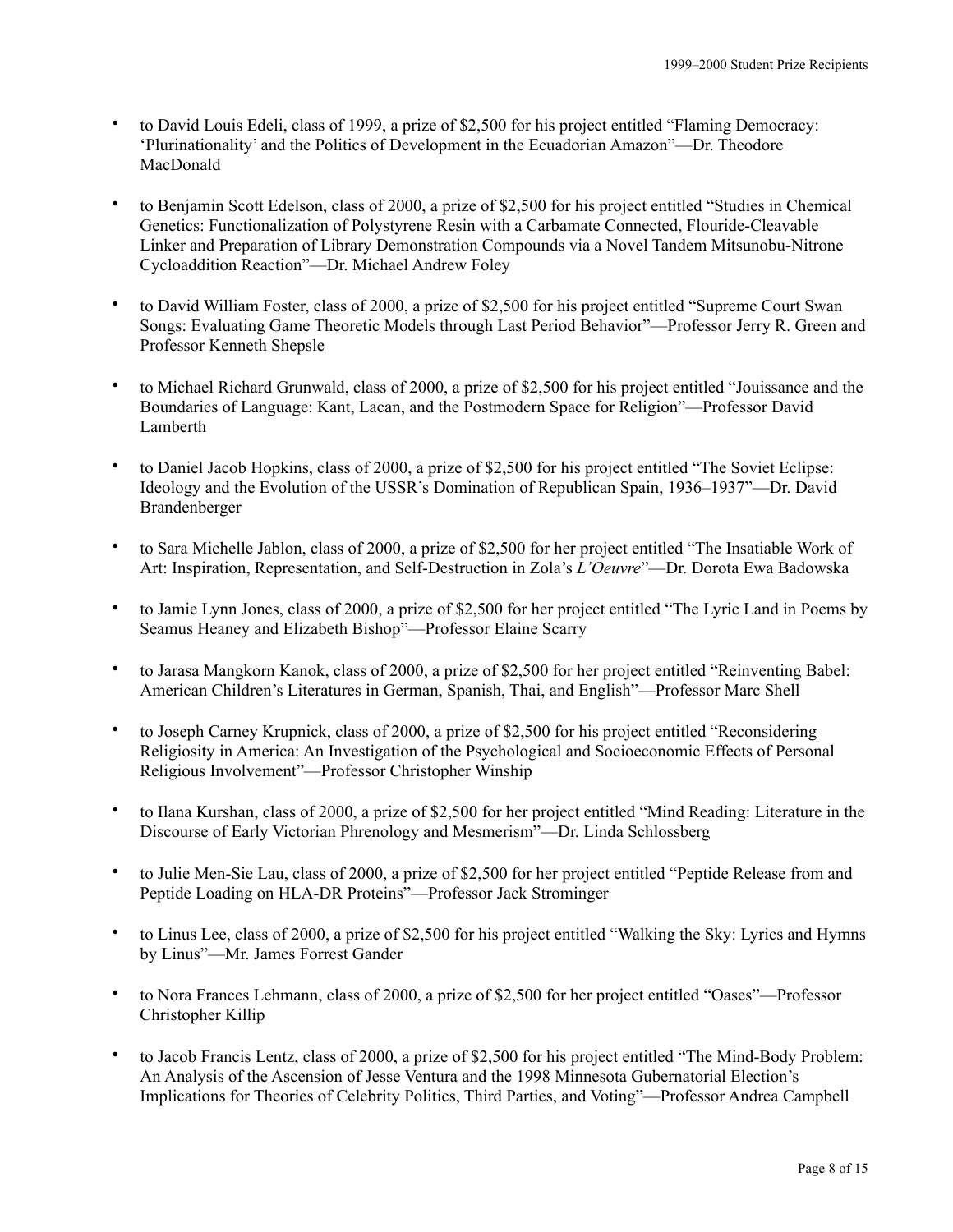- to Oliver McCutcheon Lewis, class of 2000, a prize of \$2,500 for his project entitled "The True Space of Pleasure: Spatial Conflict in Tom Stoppard's *Jumpers* and *Arcadia*"—Mr. Eric S. Wilson
- to Ceen-Yenn Cynthia Lin, class of 2000, a prize of \$2,500 for her project entitled "Trends in Ozone Smog"—Professor Daniel Jacob
- to Daniel Michael Loss, class of 2000, a prize of \$2,500 for his project entitled "Attack Dog or Lapdog? Understanding the Behavior of the American Press"—Mr. Bertram Nelson Johnson
- to Jacob Alexander Lurie, class of 2000, a prize of \$2,500 for his project entitled "Simply Laced Lie Algebras and Their Minuscule Representations"—Professor Benedict H. Gross
- to Tricia Maureen Michels, class of 2000, a prize of \$2,500 for her project entitled "'Patients Like Us': The Quality of Publicly Funded Health Care for Pregnant Teenagers"—Professor Peter Marsden and Dr. Mary-Jo Good
- to Margot Lee Minardi, class of 2000, a prize of \$2,500 for her project entitled "A Rugged Maze: The Emancipation of Belinda and Chloe Spear"—Professor Laurel Thatcher Ulrich and Dr. Elisabeth Nichols
- to Siddharth Mohandas, class of 2000, a prize of \$2,500 for his project entitled "A Puzzling Peace: Evaluating the Role of Norms and Identity in Maintaining Regional Order in Southeast Asia"—Professor Alastair Iain Johnston
- to Caitrin Elizabeth Moran, class of 2000, a prize of \$2,500 for her project entitled "Growth at All Costs: The Intersection of Science and Politics in the Planning of the Los Angeles Water Supply"—Professor Daniel Schrag
- to Garrett Moritz, class of 2000, a prize of \$2,500 for his project entitled "The Slavers and the Squadron: Efforts to End the Illegal Atlantic Slave Trade, 1807–1866"—Mr. David Paull Nickles
- to Nora Brennan Morrison, class of 2000, a prize of \$2,500 for her project entitled "Grand Operas: Chicagoan and Parisian Interpretations of the Totalizing Art, 1860–1895 (A Case Study of the Auditorium and Opéra Garnier)"—Professor Patrice Higonnet
- to Arif Nazim Nathoo, class of 2000, a prize of \$2,500 for his project entitled "Identification and Characterization of Novel Neuropeptide Genes in the Nematode *Caenorhabditis elegans*"—Professor Anne C. Hart
- to Mary Winston Davis Nicklin, class of 2000, a prize of \$2,500 for her project entitled "Mapping the Myth: America's Continent and the Fulfillment of Virginia's Pacific Dream"—Dr. Timothy Alan Milford
- to Jason David North, class of 2000, a prize of \$2,500 for his project entitled "Controlling Apollo: Management and Computer Automation during the Apollo Program"—Dr. Hugh Slotten
- to Matthew Thomas Ozug, class of 2000, a prize of \$2,500 for his project entitled "'Silence Is Spoken Here': The Experience of Silence at the Abbey of Our Lady of Gethsemani"—Ms. Margaret Izutsu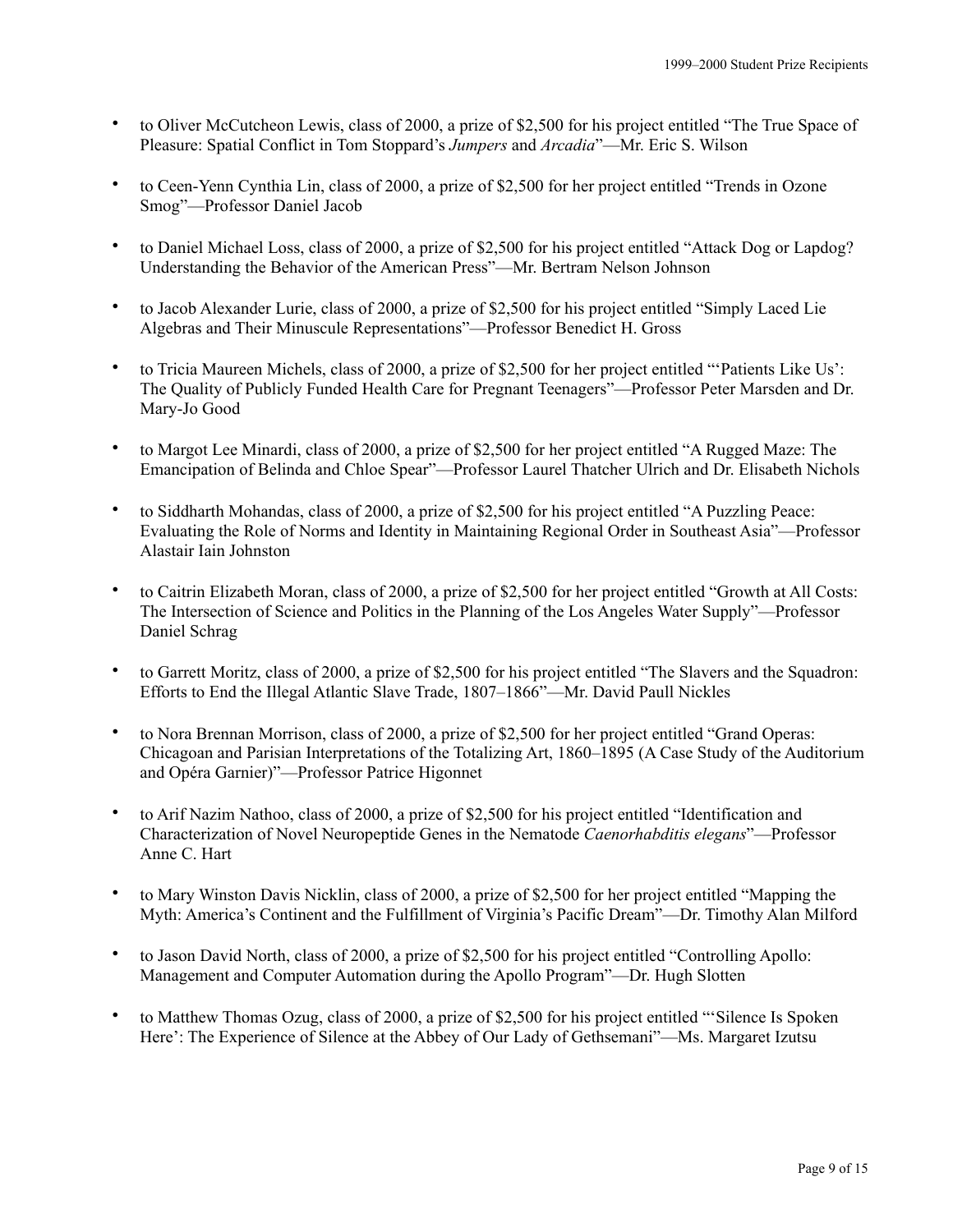- to Nicholas Richard Parrillo, class of 2000, a prize of \$2,500 for his project entitled "Theodore Parker's Condemnation of Daniel Webster: Slavery and the Fractured Paradigms of Political Culture"—Professor Lawrence Buell
- to Dasa Pejchar, class of 2000, a prize of \$2,500 for her project entitled "Teaching Society in the Classroom: A Study of Early-Childhood Education in China and Japan"—Professor Merry White
- to Emma Fanny Phillips, class of 2000, a prize of \$2,500 for her project entitled "Transforming Identities: An Ethnography of Change in a Cuban Market"—Professor William F. Fisher and Mr. Brian Palmer
- to Matthew Samuel Povich, class of 2000, a prize of \$2,500 for his project entitled "The First SOHO/UVCS Doppler Radial Velocity Measurements of the Slow Solar Wind Speed in a Coronal Streamer"—Dr. John C. Raymond
- to Benjamin Arthur Railton, class of 1999, a prize of \$2,500 for his project entitled "Revolt and Reinvention Re-Viewed: American Attitudes towards the Past in History and Historical Fiction"—Mr. Mark Rennella
- to Aziz Fidel Rana, class of 2000, a prize of \$2,500 for his project entitled "Rousseau and the Reenchantment of Modernity"—Professor Stanley Hoffmann
- to Rebecca Reider, class of 2000, a prize of \$2,500 for her project entitled "'Raise Your World More Splendid Than Before': Biosphere 2 and the Making of Nature, Science, and Social Order"—Professor Sheila Jasanoff
- to Erwin Reuben Rosinberg, class of 2000, a prize of \$2,500 for his project entitled "Without Baedeker: Travel and Transformation in the Italian Novels of E. M. Forster"—Professor Robert Kiely
- to Patricia L. Santos, class of 2000, a prize of \$2,500 for her project entitled "Selling Sex and Women: Testing the Impact of Markets under the Theory of Commodification"—Professor Benjamin Friedman
- to Galit Alcalay Sarfaty, class of 2000, a prize of \$2,500 for her project entitled "Globalizing the Local and Localizing the Global: The Cross Lake Cree's Campaign for Self-Government"—Professor David Maybury-Lewis
- to Nitzan Shoshan, class of 2000, a prize of \$2,500 for his project entitled "Magic, Ethnicity, and Class in Contemporary Israel"—Mr. Ori Dasberg
- to Katherine Hannah McDonagh Sigelman, class of 1999, a prize of \$2,500 for her project entitled "Conversing with Pebbles: Miniature Space in Twentieth-Century Poetry"—Ms. Melissa Feuerstein
- to Derek Delbert Smith, class of 2000, a prize of \$2,500 for his project entitled "The Next Strategic Confrontation: Controlling the Proliferation of Dual-Use Satellite Systems"—Professor Stephen Rosen
- to Jennifer Margaret Simmons Stager, class of 2000, a prize of \$2,500 for her project entitled "'Let No One Wonder at This Image': Phoenician Funerary Iconography in Classical Athens"—Professor Albert Henrichs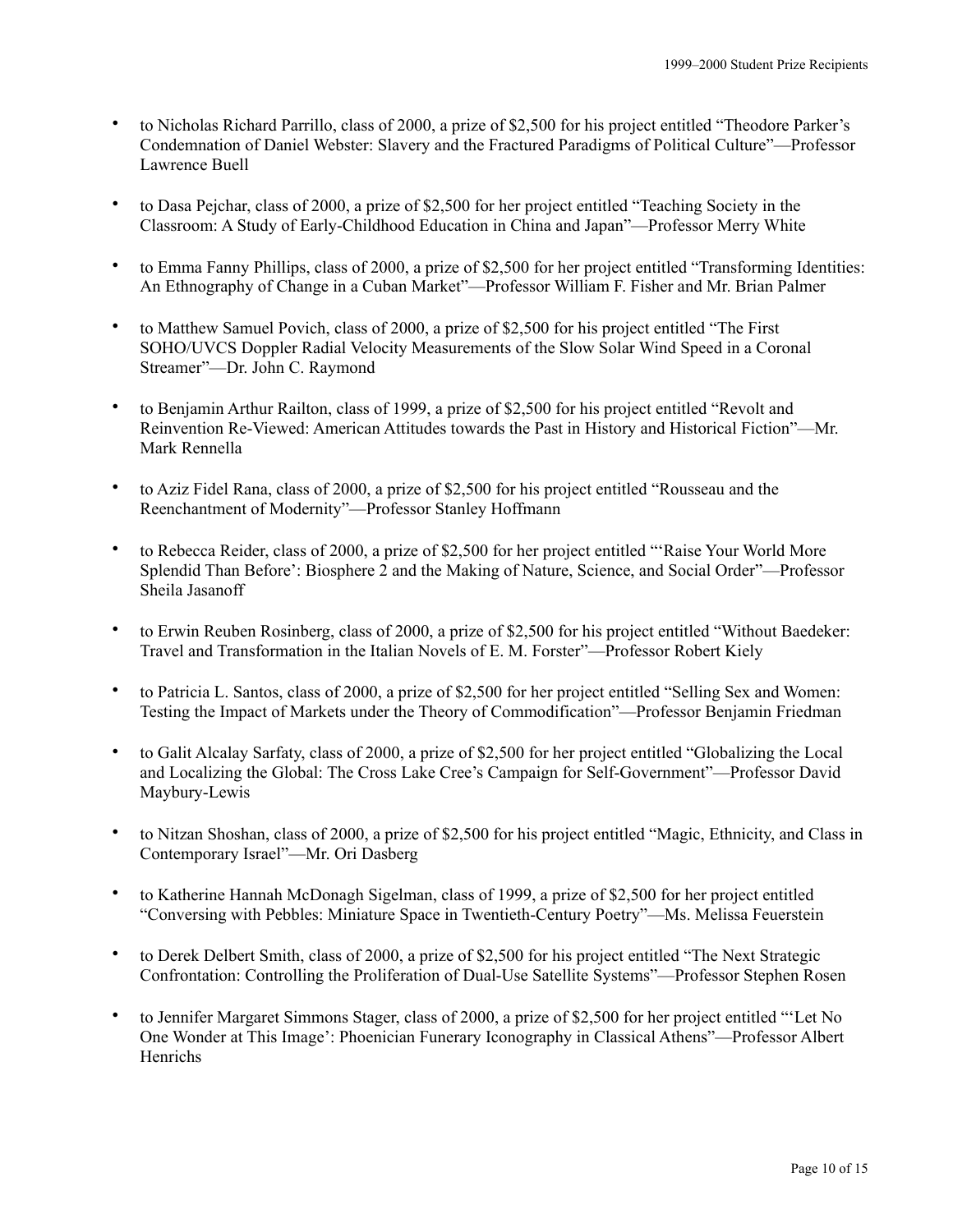- to Gregory Michael Sulkowski, class of 2000, a prize of \$2,500 for his project entitled "The Origins of Mathematical Knowledge: Spontaneous Abilities in Rhesus Macaques"—Professor Marc Hauser
- to Daniel Maxwell Sussner, class of 2000, a prize of \$2,500 for his project entitled "Methexis: The Politics of Female Allegory and the 1871 Paris Commune"—Professor Patrice Higonnet and Dr. Erika Dreifus
- to Samuel Patrick Tepperman-Gelfant, class of 2000, a prize of \$2,500 for his project entitled "'Looked Upon by Many as a Minister': The Conversion of Samson Occom"—Professor Sacvan Bercovitch
- to Robin Michelle Wasserman, class of 2000, a prize of \$2,500 for her project entitled "Tuning In: Timothy Leary, Harvard, and the Boundaries of Experimental Psychology"—Mr. Eric Kupferberg
- to Griffin M. Weber, class of 2000, a prize of \$2,500 for his project entitled "Using Tactile Images to Differentiate Breast Tissue Types"—Professor Robert Howe
- to Hannah Kristina Weiss, class of 2000, a prize of \$2,500 for her project entitled "Managing Mutiny: The Removal of Indian and Eurasian Women from Domestic Closure in British Mutiny Novels"—Dr. Abby Wolf and Ms. Lynn Mary Festa
- to James Scott Fraser Wilson, class of 2000, a prize of \$2,500 for his project entitled "Upshore"— Professor Peter Sacks
- to Laura Winthrop, class of 2000, a prize of \$2,500 for her project entitled "Institutional Resistance: L'Oeuvre de Secours aux Enfants and the Evolution of Jewish Resistance in Vichy France, 1940–1944"— Mr. Joel Rainey
- to Emily Beth Wong, class of 2000, a prize of \$2,500 for her project entitled "'To Serve and Not to Rule': The Missionary Predicament in India between the Wars"—Professor Susan Pedersen
- to James Leroy Young, class of 2000, a prize of \$2,500 for his project entitled "The Serpin PI-9 Is an Endogenous Inhibitor of Interleukin-1ß-Converting Enzyme (Caspase-1) Activity in Human Vascular Smooth Muscle Cells"—Dr. Peter Libby
- to Flora Fan Zhang, class of 2000, a prize of \$2,500 for her project entitled "Fractures: Revisiting Old Master Drawings"—Ms. Nancy Mitchnick

# **Charles Edmund Horman Prize**

to Irene Jean Hahn, class of 2000, a prize of \$1,800

# **Howard Mumford Jones Prize**

• to Stephanie Susan LeMenager, Ph.D. '99, a prize of \$3,104.20 for his project entitled "Heavy Traffic: The American Nation in Narratives of Travel and Trade, 1810–1860"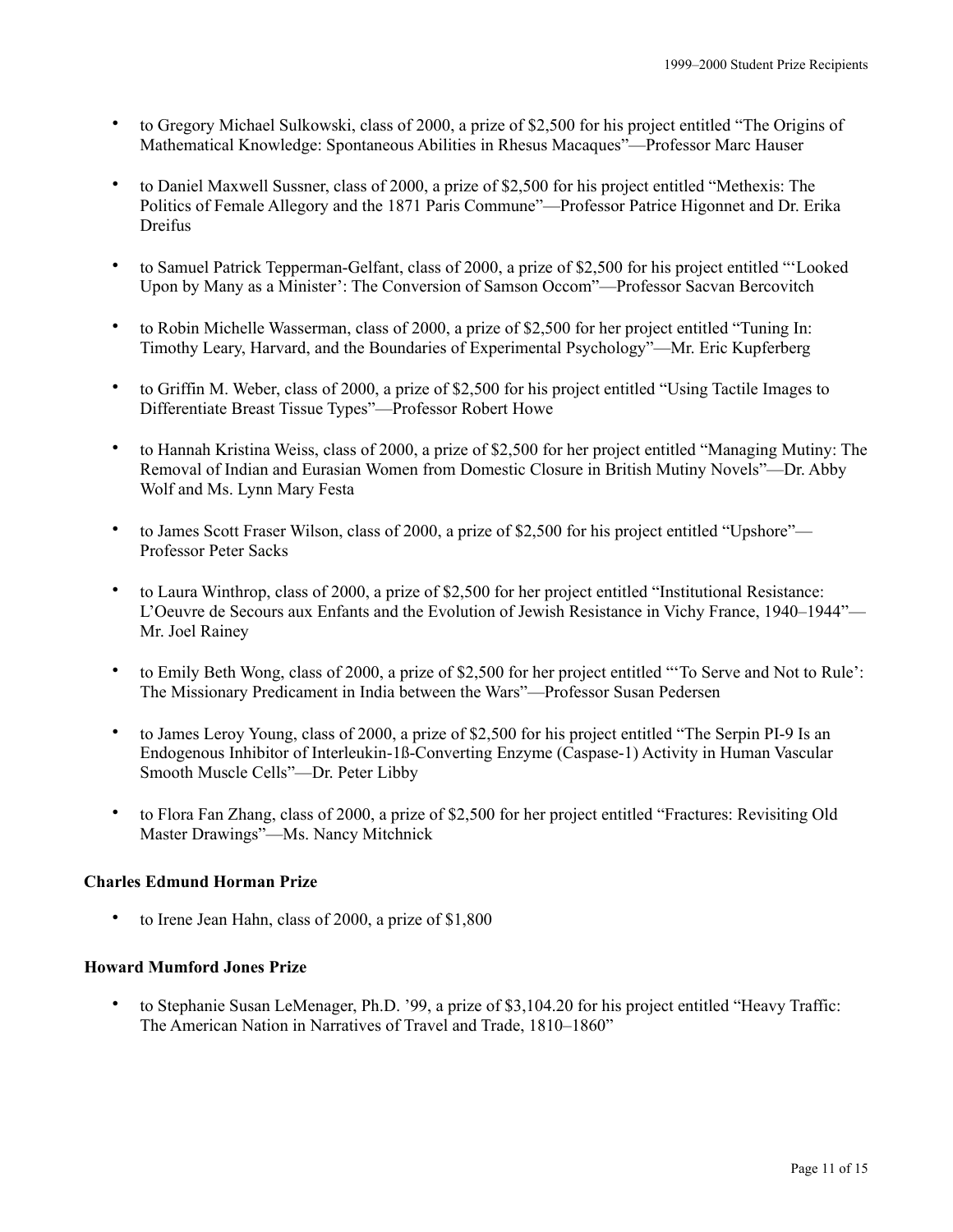## **George Arthur Knight Prize**

• to Helen JooYun-Chenoa Lee, G2, a prize of \$1,500 for her project entitled "Strands"

## **Morris Kronfeld Prize**

• to Timothy James Arnold, class of 2000

## **Newbold Rhinelander Landon Memorial Scholarship Prize**

• to Susannah Barton Tobin, class of 2000

## **Hugh F. MacColl Prizes**

• to Aaron Michael Einbond, class of 2000, a prize of \$750 for his project entitled "Chamber Symphony"

## **Perry Miller Prize**

• to Margot Lee Minardi, class of 2000, a prize of \$75 for her project entitled "A Rugged Maze: The Emancipation of Belinda and Chloe Spear"

#### **Tazuko Ajiro Monane Prize**

- to Nickolay Todorov Boyadjiev, class of 2001, a prize of \$1,000
- to William David Marx, class of 2001, a prize of \$1,000

#### **Noma-Reischauer Prizes in Japanese Studies**

- to Alistair Maurice Carter Isaac, class of 1999, for his project entitled "Information City: Evolution and Perspective in Three Japanese Novels"
- to Aya Silvia Murata, A.M. '00, for her project entitled "Yuri Murata: Private Rebel—A Woman's Life in Twentieth-Century Japan"

#### **Oliver-Dabney Junior Prize in History and Literature**

• to Jacqueline A. Newmyer, class of 2001, a prize of \$75

#### **Oliver-Dabney Prize in History**

• to Gloria Anne Bruce, class of 2000, a prize of \$100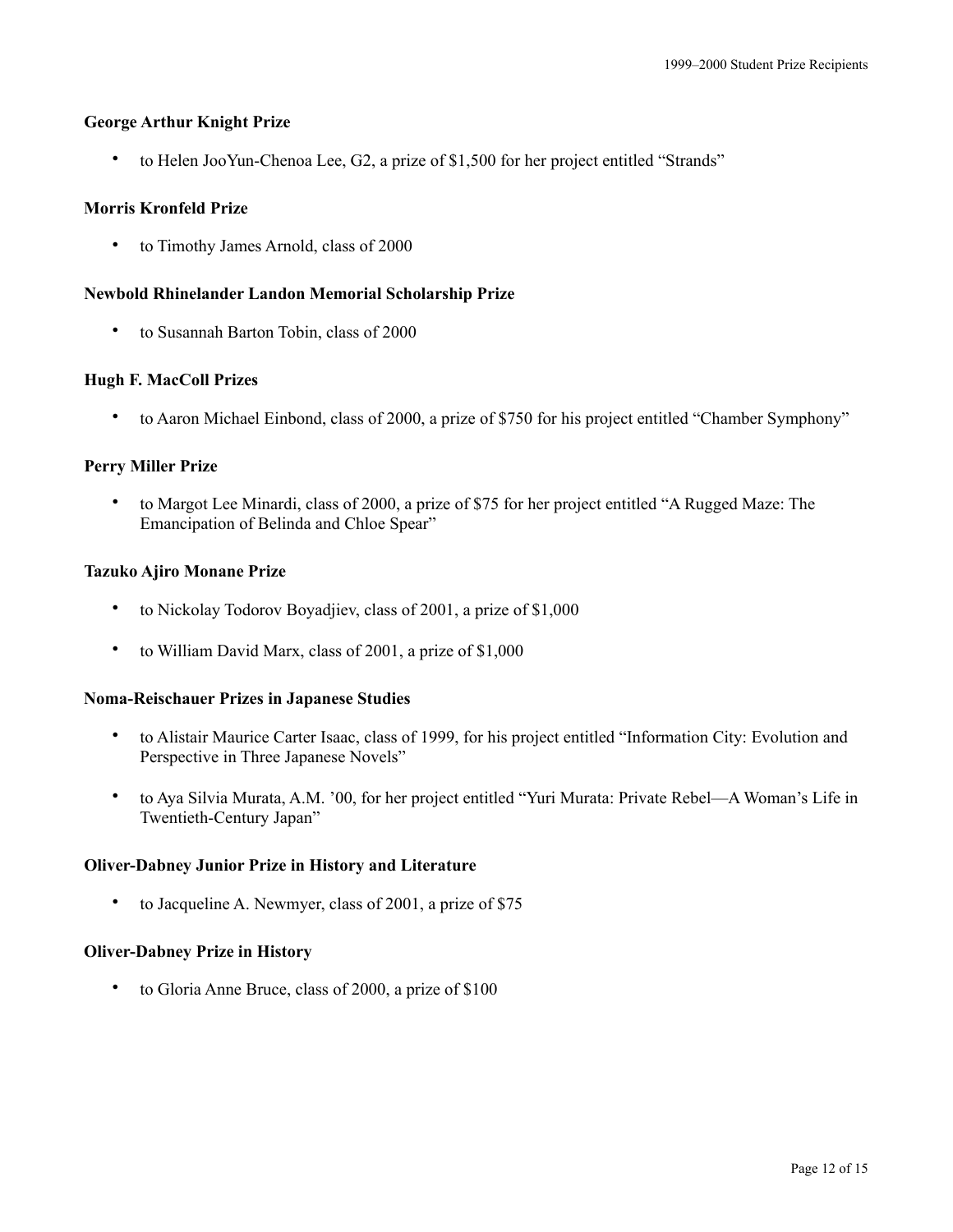# **Oliver-Dabney Senior Prize in History and Literature**

• to Kata Gellen, class of 2000, a prize of \$75 for her project entitled "Panes of Vision: Sight and Representation in Gottfried Keller's *Der grune Heinrich* and Peter Handke's *Der kurze Brief zum langen Abschied*"

# **Oliver-Dabney Sophomore Prize in History and Literature**

• to Lindsey Elizabeth McCormack, class of 2002, a prize of \$75 for her project entitled "Industrial Heroes: Cowboys, Gauchos, and Urban Audiences"

# **Lucy Allen Paton Prizes in the Humanities**

- to Eli Louis Diamond, class of 2001, a prize of \$50
- to Matthew Strahl Levine, class of 2000, a prize of \$100

# **Norman Podhoretz Prize in Jewish Studies**

• to Joshua Nathaniel Lambert, class of 2001, for his project entitled "The Golem"

# **Susan Anthony Potter Prize**

- to Jack Wei Chen, G4, a first-place prize of \$1,500 for his project entitled "The Cry of Its Occasion: Lyric Self, Skepticism, and Voice in Wallace Stevens' Late Poetry"
- to Louisa Ilaria Shea, G4, a second-place prize of \$750 for her project entitled "Wasted Time, Wasted Money: The Gift of Writing—A Reading of Prouse's *A la recherche du temps perdu*"

# **Susan Anthony Potter Prize in Spanish Literature of the Golden Age**

• to Adela Cristina Acevedo, class of 2001, a prize of \$2,000

# **Robert Fletcher Rogers Prize**

- to Lionel Timothy Levine, class of 2002, a first-place prize of \$365 for his project entitled "Iterates of a Spiky Function"
- to Dan Archibald Lee, class of 2000, a second-place prize of \$200 for his project entitled "Spinors in Mathematics"
- to Lauren Kiyomi Williams, class of 2000, a second-place prize of \$200 for her project entitled "Efficient Methods for Almost Proving Things: Techniques from Theoretical Computer Science"

# **Jack T. Sanderson Memorial Prize in Physics**

• to Christopher Brian Slowe, class of 2000, a prize of \$100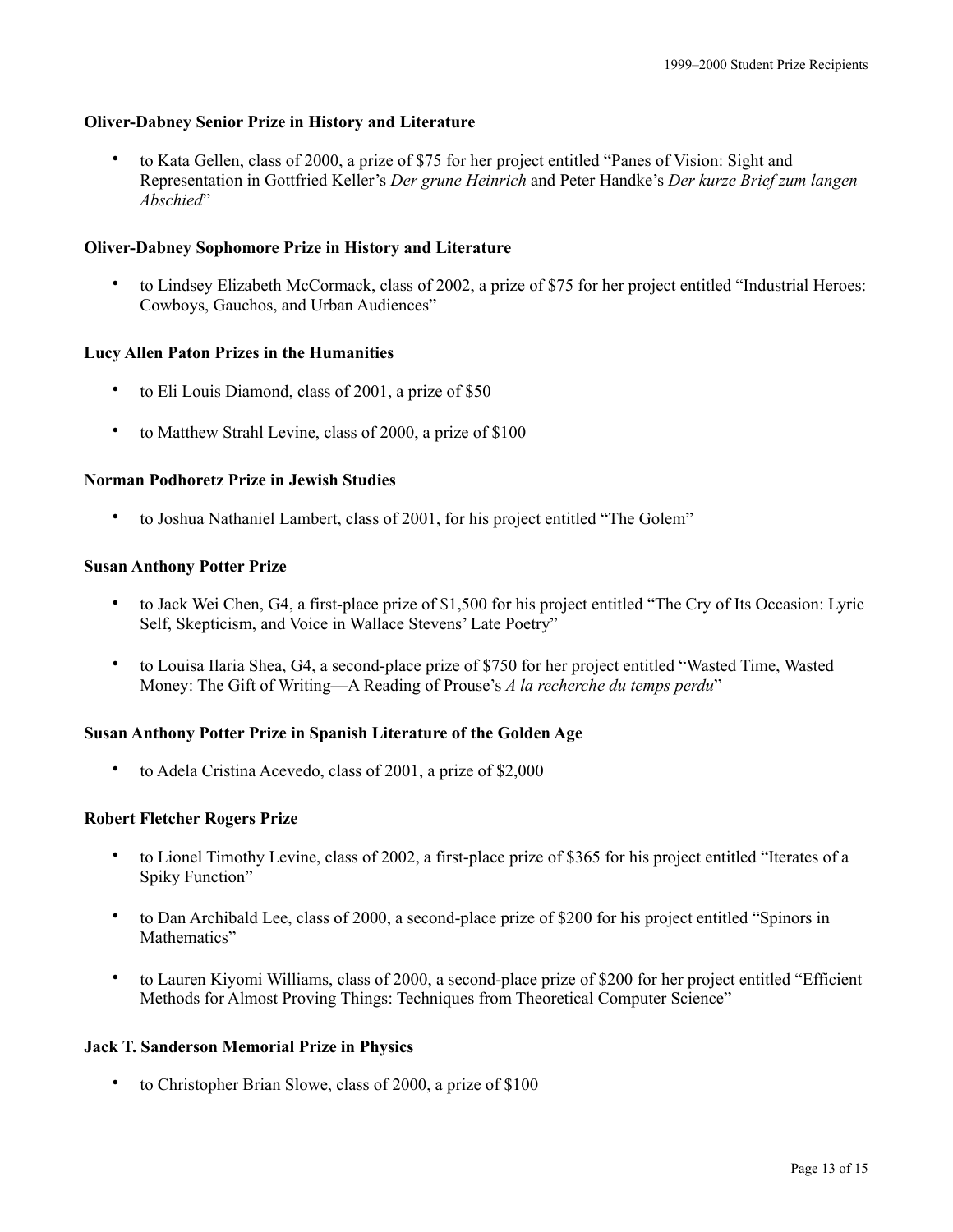## **George B. Sohier Prize**

• to Alexandra Jordan McCormack, class of 2000, a prize of \$250 for her project entitled "Beating Sense Out of the Text: Kreisleriana, Sarrasine, Barthes"

## **Barbara Miller Solomon Prize**

• to Christopher Terence Boyd, class of 2000, a prize of \$75 for his project entitled "Philosophers and Theologians on the Intellect: The Averroist Controversy at the University of Paris in 1270"

## **Sosland Prize in Expository Writing**

• to Ludmila Ludmilova Guenova, class of 2003, for her project entitled "Cape Kaliakra"

## **Adelbert W. Sprague Prize**

• to Ken Ueno, G1, a prize of \$425 for his project entitled "Saturation and Purge"

# **Louis B. Sudler Prize in the Arts**

to Joseph Ishin Lin, class of 2000, a prize of \$1,000

#### **Charles Sumner Prize**

• to Michele Lynn Swers, Ph.D. '00, a prize of \$9,996.64 for her project entitled "From the Year of the Woman to the Republican Ascendancy: Evaluating the Policy Impact of Women in Congress"

## **Tau Beta Pi Prize**

- to Bo-June Paul Hsu, class of 2000, a prize of \$50
- to Wendy Ann Seider, class of 2000, a prize of \$50

#### **Alexis de Tocqueville Prizes in Social Studies**

- to Nisha Suresh Agarwal, class of 2000, a prize of \$500 for her project entitled "Five Fingers to a Fist: Mobilization and 'Empowerment' in a Low-Income Bombay Community"
- to Ari Michael Lipman, class of 2000, a prize of \$500 for his project entitled "The Young Homeless: Employment, Housing, and Family among Homeless 18- to 24-Year-Olds in the Boston Area"

#### **Robert N. Toppan Prize**

• to Andrew Charles Rudalevige, Ph.D. '00, a prize of \$3,432.74 for his project entitled "Managing the President's Program: Centralization and Legislative Policy Formulation, 1949–1996"